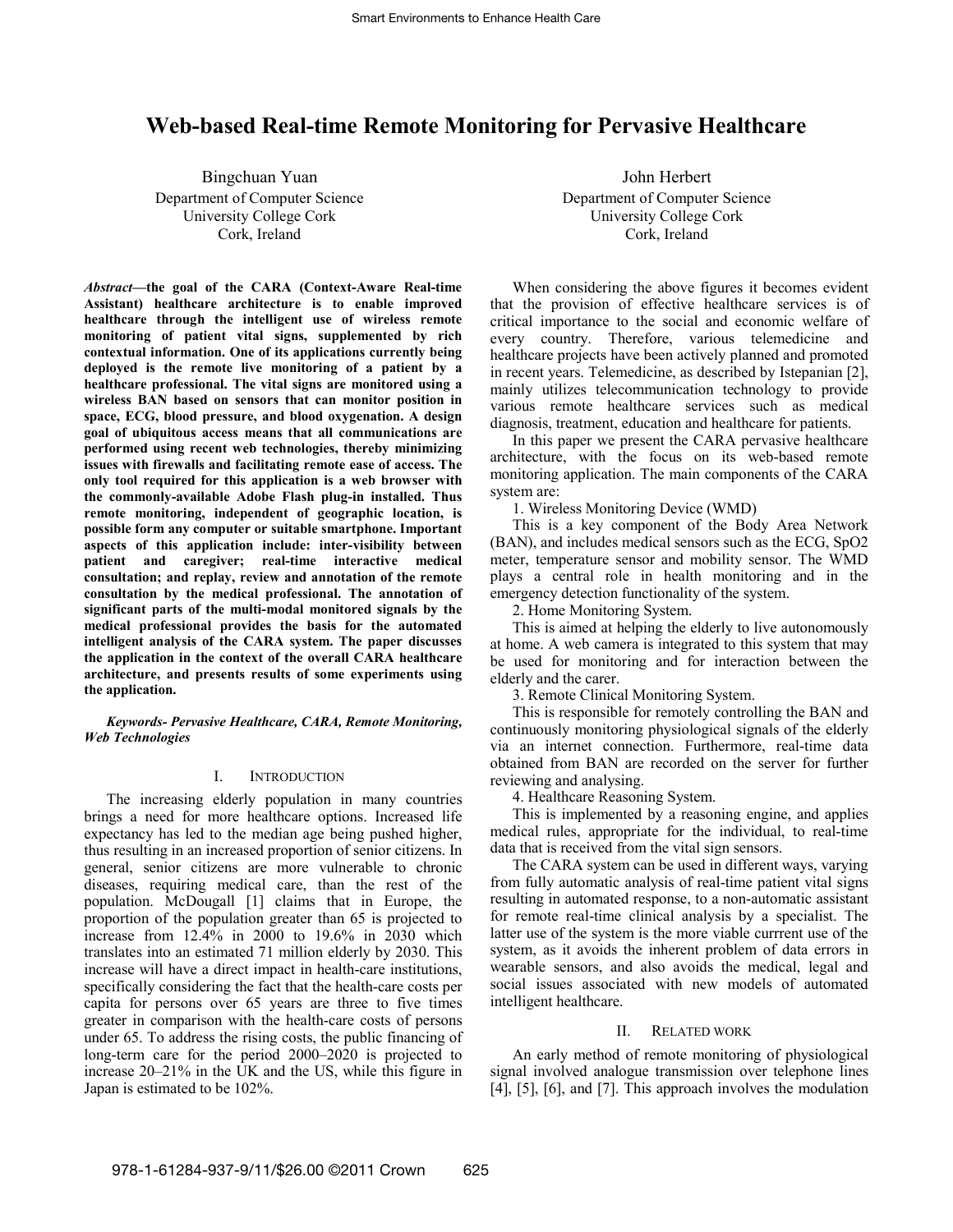of physiological signals to audible frequencies before transmission over the public switched telephone network [8].

Although these systems allow for real-time monitoring, they are constrained by poor bandwidth to a limited number of channels, incur high telephone charges when used long distance, and suffer from signal degradation due to noise. Because of the fast development and popularity of the internet, the telemedicine applications to provide long-term monitoring and healthcare by transmitting personal physiological information via the internet have become highly feasible.

Khanja et al. [9] describe the development of a remote monitoring system for ECG signals. The system provides remote monitoring of several patients wearing a portable device equipped with ZigBee module connective based on wireless sensor networks. The system records data to an online database, and the ECG signals are analysed on a server.If serious heart anomalies are detected an alarm is sent to authorized medical staffs or to the physician through the telecommunication network.

Cheriyan et al. [10] present the design of an embedded system which is capable of tracking relevant bio-signals from the person in real time and facilitating a dependable decision making process that provides alerts for potential brain activity changes. The design focuses around the use of sensors and a processing element. It incorporates the use of electroencephalography (EEG) and oxygen saturation (SpO2) signals.

Capua et al. [11] present an original ECG measurement system based on a web-service-oriented architecture to monitor the heart condition of cardiac patients. The projected device is a smart patient-adaptive system able to provide personalized diagnoses by using personal data and clinical history of the monitored patient.

# III. SYSTEM OVERVIEW

The advances in internet technology have made possible innovative methods for the delivery of healthcare. Universal access and a networking infrastructure that can facilitate secure sharing of patient information and clinical data, make the internet an ideal tool for remote patient monitoring applications.

An overall architecture of the CARA healthcare system is shown in Figure 1. At the core of the system is the user, also referred to as the "subject" (in a research environment) and as the "patient" (in a clinical or therapeutic environment). The user is monitored by sensors and prompted by actuators, within a wireless body area sensor network, often referred to simply as a body area network (BAN). This is referred to as Tier 1.

The information gathered by the components of the BAN is sent to a gateway (often a PC or a smart phone). This is referred to as Tier 2. The communications links used between the BAN and the personal server will vary according to circumstances.

The gateway connects over the internet or other long range communications protocols to various Tier 3 services. These may include a medical server, a healthcare provider, a researcher, a caregiver, emergency services, and so forth. An Adobe Flash application running in the gateway publishes data along with live video streams to the CARA server. On the server side, the system stores derived data obtained from the sensor data in an implementation independent generic format (i.e. XML), and keeps the records in an embedded database. As a part of the system, the reasoning or rule engine is developed and deployed on the server-side as an intelligent agent; it is designed to help decision-making on alerts as a reactive system. The medical consultant logs into the flash application remotely and selects the appropriate patient. The application then provides the consultant with continually updating views of the real-time readings. Additionally, the consultant can also review the previous readings recorded on the server. Having analysed the recorded patient data, they can then issue a clinical report containing their findings.



Figure 1. CARA system architecture.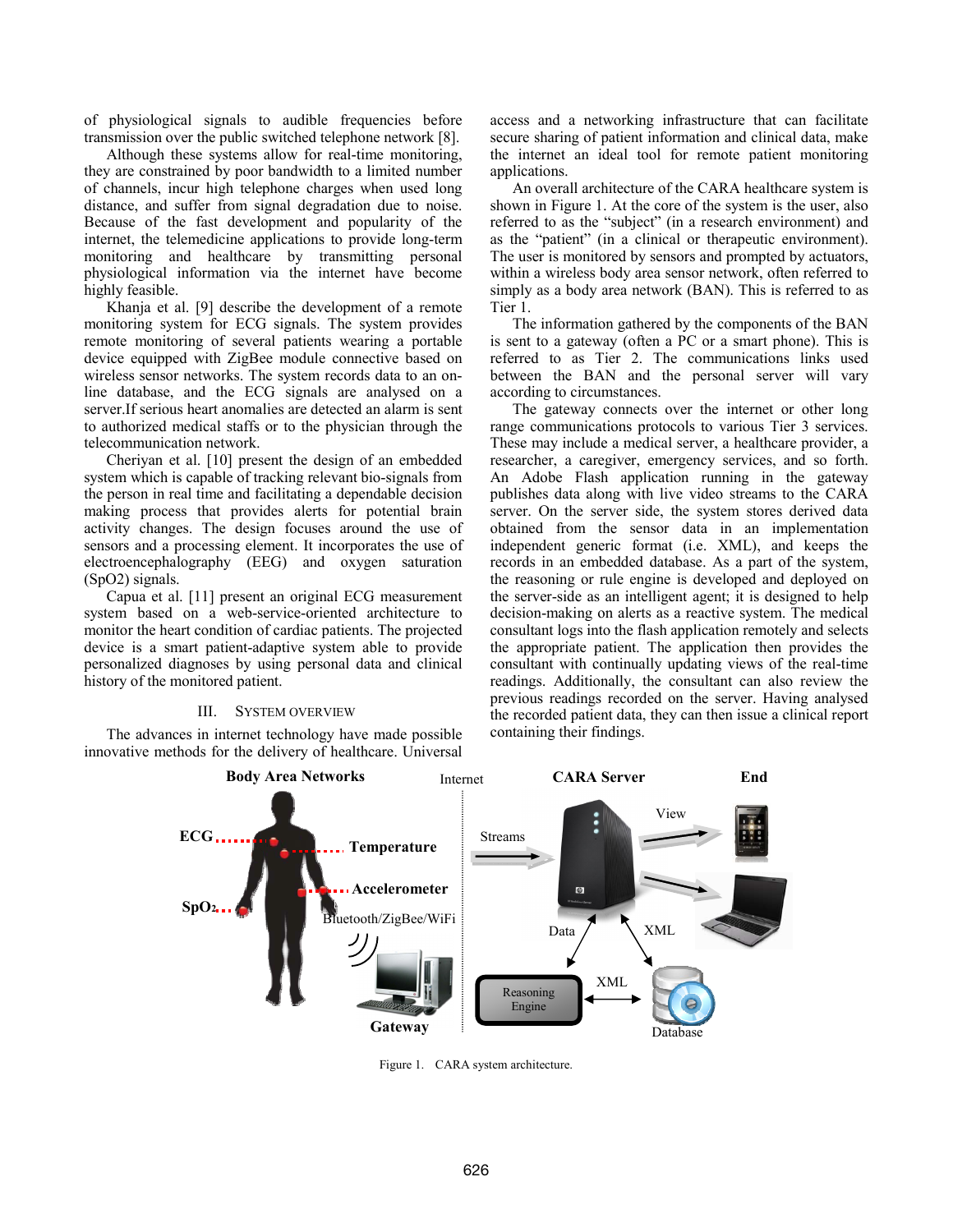#### IV. SYSTEM IMPLEMENTATION

As we had mentioned in the previous section, the CARA system is composed by four main parts:

## *A. Body Area Network (BAN)*

The Wireless Monitoring Device (WMD) is based on a BAN is developed by Tyndall Institute of University College Cork. The sensor platform is a 25mm×25mm module comprising the interfaces to the various sensors along with an Atmel AVR Atmega 128 micro-controller and a Nordic RF2401 Transceiver. The WMD not only receives physiological signals, but also transfers the physiological data through the wireless network to the CARA server, so that complete and continuous personal physiological records can be kept.

## *B. Home Monitoring System*

The Home Monitoring System aims to support independent living at home for the elderly. It is based on the WMD and a web camera and uses Flash Media Live Encoder to capture



Figure 2. Live web broadcast using Flash Media Server.

Figure 2 shows the live web broadcasting. The reason we integrate live video communication into the CARA system is to let the caregiver have a direct real-time view of the patient and surroundings so that they can communicate directly with the patient, interpret any spurious readingsand avoid misdiagnosis. Continuous monitoring is carried out by caregiver remotely while the subject is wearing the WMD. When the data is received, the system analyses it in real-time by activating observation patterns.

## *C. Remote Monitoring System*

The Remote Monitoring System is designed as a web application for physicians to monitor patients remotely. In traditional web applications, there is a limit to the interactivity that can be added to a single page. Once the onpage options are exhausted, the user has to refresh the page and a new page is downloaded. This often leads to delays, during which time the remote consultant may get tired of waiting. With RIA (Rich Internet Applications) technologies, the client computer and the server can communicate without page refreshes. In this way, web applications can support more complex and diverse user interactivity within a single screen. Requested information appears on the same screen upon which information request was registered. This allows

real time user interaction which satisfies the main requirement of our system. Besides increased user interactivity, RIA technologies have also redefined the use of graphics, sound and animations in revitalizing the user interface. RIA technologies offer more options for designing a visual interface. Graphic formats designed using RIA technologies use network bandwidth sparingly. With RIA, designers can use more graphics and sound throughout the website. Rich Internet Applications are an entirely new experience for the end user. Flex is one of the latest technologies in the realm of Rich Internet Applications. It was chosen for its ubiquity since it is estimated that over 90% of web users now have the Flash Player installed on their computers The application is implemented in Adobe Flex and FluorineFx.Net which is basically a flash application working under the ASP.Net environment. In order to launch the application, the user must first log into the web application hosted on the server by providing a user name and password. Upon successful login, the user is presented with a user interface shown in Figure 3.



Figure 3. Interface of the Remote Monitoring System.

By clicking user list button, the list of the online users currently available on the server will pop up. Once the WMD is set up properly, the application starts receiving data from WMD through wireless communication. Data can be transferred to the CARA server using the AMF [13] (Action Message Format) protocol if the user clicks the publish button. A caregiver in a remote location can log into the application and view the graphic readings by selecting the patient in the user list (See Figure 4).



Figure 4. Remote Monitoring integrate With Web Chat Application.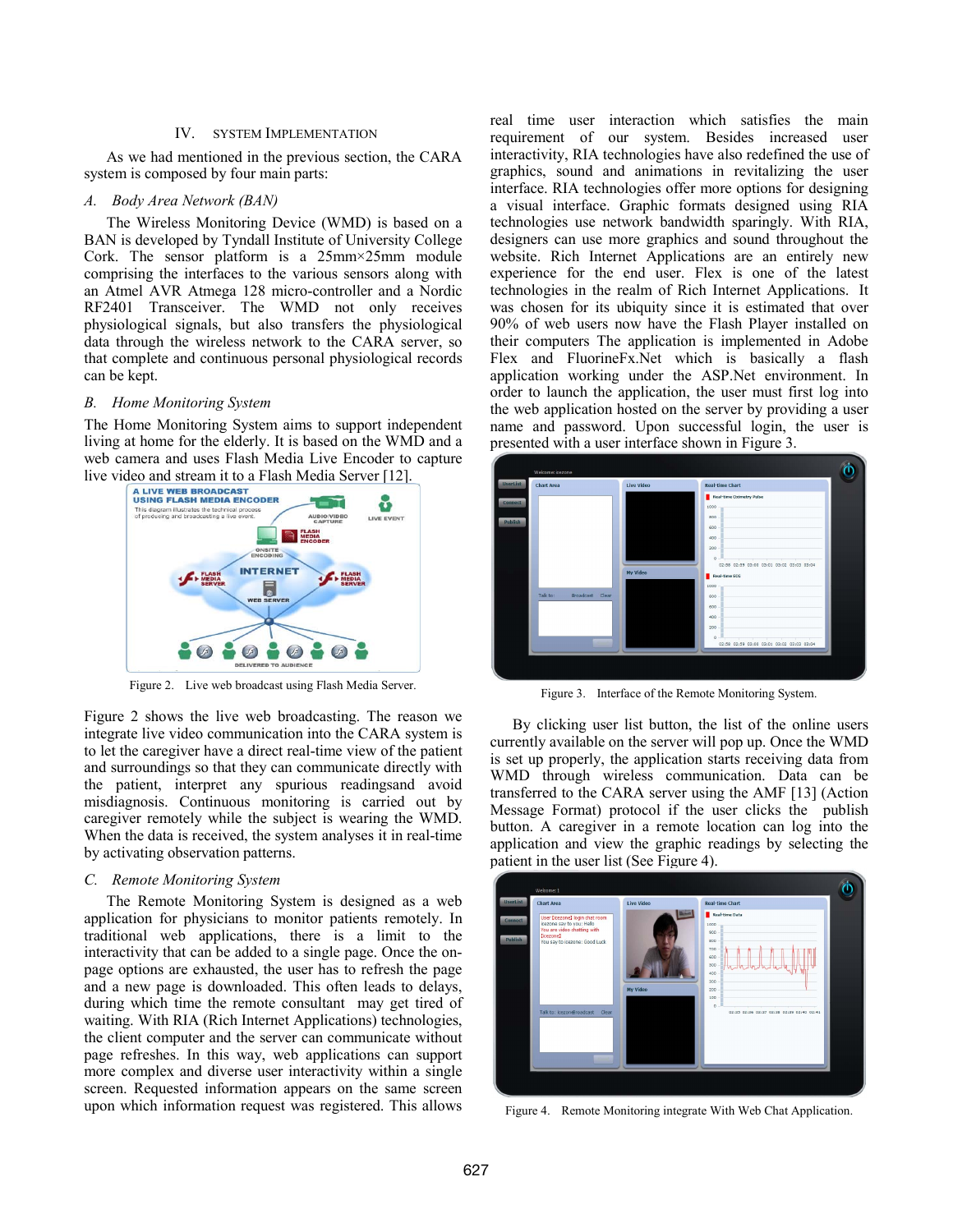Additionally, a sensor data reviewing application is implemented for the remote monitoring system. By clicking the review button on the main user interface, a new window is popped up and the caregiver is able to define some parameters for reviewing the sensor data, i.e. can select patient profile; define duration for data review; set data priority, choose the type of the sensors readings. Once the caregiver sets up all these options, he can get the sensor data review diagram shown in Figure 5. The graph shows the recorded sensor readings from XML files for the selected patient. It supports zooming and scrolling functions so that a consultant can easily scan the graph, zoom in on any interesting area and and infer the medical analysis.



Figure 5. Remote Monitoring integrate With Data Reviewing Application.

By using the remote monitoring system, a medical professional can monitor biological signals remotely through their web browser. Since the data is transmitted in real-time, the physician is able to act on real-time information, rather than on pre-recorded data. The system furthermore allows the medical professional to direct the patient to perform certain diagnostic actions, and see the associated vital sign readings. The video link is two-way, and this is important as it allows the patient to be a full active participant in the consultation. As internet access becomes more readily available at all places and at all times, this application becomes a very convenient and effective tool for supporting remote healthcare services, optimizing the time and convenience for both medical professional and patient.

# *D. Healthcare Reasoning System*

The Healthcare Reasoning System is designed to perform three main reasoning tasks: (i) continuous contextualization of the physical state of a person, (ii) prediction of possibly risky situations and (iii) notification of possible emergency situations.

There are many important issues of security, ethics, reliability, integrity, and responsibility associates with such a Healthcare Reasoning System. Our approach is to develop the reasoning aspect of the CARA system in an incremental fashion, and to do so in a way that involves the healthcare professionals, and also in a way that is as transparent as possible to the healthcare professionals.

The Remote Monitoring application of CARA plays an essential role in this. It provides the healthcare professional with the ability to record, replay, and review the patient sensor readings that are the core of the CARA system. In addition it allows them to annotate the signals to indicate events that indicate at risk situations. This allows the CARA system to accumulate expert analysis of the patient sensor readings, thereby providing a basis for actual rues to apply when the healthcare professional is not present and the CARA system is being used in autonomous monitoring mode.

This transparent, incremental approach to the development of the Healthcare Reasoning System using the Remote Monitoring application and involving the healthcare professional is an important and novel aspect of the CARA system.

# V. NON-FUNCTIONAL REQUIREMENTS

Several non-functional properties (also called qualityproperties) are taken into account in the design of the CARA system.

## *A. Standardized Communication*

An important part of any type of pervasive application is how to build up a standardized communication between tiers or layers of the application so that data can be pushed around. The extensible Markup Language (XML)-based protocols provide a means to develop applications and services that can solve the problem. XML provides the facility to define tags and the structural relationship between them. As a result, developers can create their own customized format in order to define, share, and validate information between computing systems and applications. Since XML has a clearly defined set of standards, people on Team A can easily understand and work with information from Team B. Overall, XML is well designed for data transfer and sharing. We have built a standardized communication protocol for CARA system by adopting XML.

# *B. Physical Performance*

Experiments were conducted to test the CARA system's physical performance. The first experiment is to evaluate signal quality between the WMD and a PC at different distances. We fixed the location of the PC and tested wireless communication link quality at distances ranging from 1 to 15m from the WMD. We found that the closer WMD offered better transmission quality (see Table 1). The signal to noise ratio (SNR) value was affected by some obstructions such as doors or movement of the subject.

TABLE I. SNR VALUE OF THE WMD.

| <b>WMD</b> | <b>Distance</b> |                |                    |
|------------|-----------------|----------------|--------------------|
|            | 1m              | $\frac{7m}{2}$ | 15m                |
| SNR(dB)    |                 |                | $\mathcal{L}$<br>╯ |

The second experiment is to evaluate the impact of the potential delay of the network. We tested our remote monitoring system through localhost, intranet and internet respectively. The results of data transmission delay in milliseconds is shown in Figure 6. The delay caused by internet bandwidth is unavoidable under the current